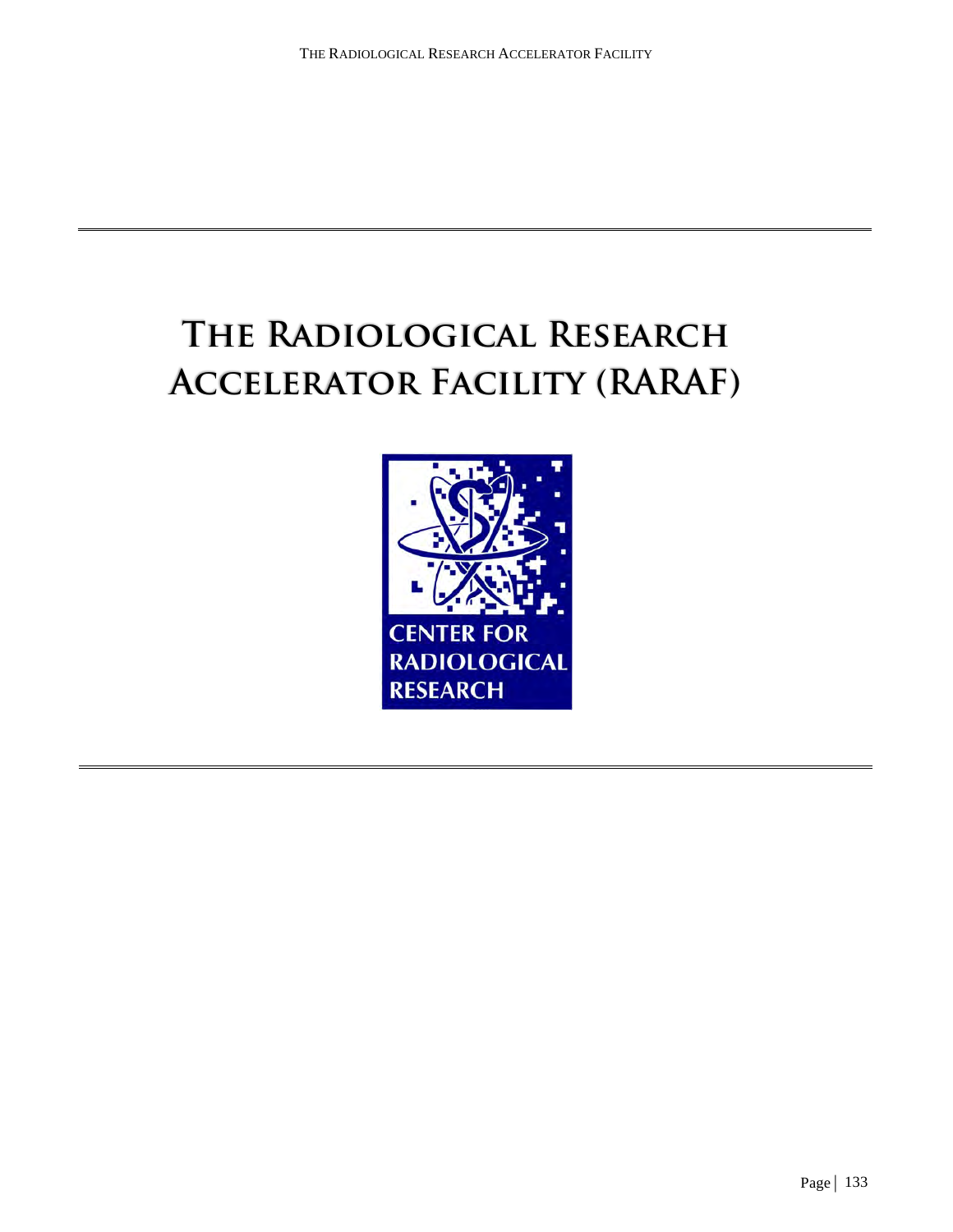# **THE RADIOLOGICAL RESEARCH ACCELERATOR FACILITY**

**An NIH-Supported Resource Center**

# **WWW.RARAF.ORG**

*Director: David J. Brenner, Ph.D., D.Sc. Associate Director: Gerhard Randers-Pehrson, Ph.D.*

#### RESEARCH USING RARAF

The "bystander" effect - the response of cells that are not directly irradiated but are in close contact with, nearby, or only in the presence of irradiated cells, has been the focus for many of the biological studies at RARAF over the past two decades. Both the Microbeam and the Track Segment Facilities continue to be utilized in various investigations of this response to radiation exposure. This year the number of biological experiments investigating the mechanism(s) by which the effect is transmitted has declined somewhat, with newer

*Table 1. Experiments Run at RARAF January 1 - December 31, 2015*

experiments starting to use the Microbeam Facility to examine damage to sub-cellular structures (e.g., mitochondria, telomeres, and specific chromosomes) and other radiation effects. Research into bystander effects *in vivo* continued this past year with irradiations of the ears of mice.

#### **Experiments**

Listed in Table 1 are the experiments performed using the RARAF Singletron between January 1 and December 31, 2015, and the number of shifts each was run in this period. Fractional shifts are assigned when experimental

| Exp<br>No. | <b>Experimenter</b>             | <b>Institution</b>                            | Exp.<br><b>Type</b> | <b>Title of Experiment</b>                                                                                                                                      | <b>Shifts</b><br>Run |
|------------|---------------------------------|-----------------------------------------------|---------------------|-----------------------------------------------------------------------------------------------------------------------------------------------------------------|----------------------|
| 110        | Tom K. Hei                      | <b>CRR</b>                                    | <b>Biology</b>      | Identification of molecular signals of alpha particle-<br>induced bystander mutagenesis                                                                         | 48.5                 |
| 113        | Alexandra Miller                | AFRRI                                         | Biology             | Role of alpha particle radiation in depleted<br>uranium-induced cellular effects                                                                                | 3                    |
| 146        | Michael Bardash                 | QEL                                           | Physics             | Development of a solid state microdosimeter                                                                                                                     | $\mathbf{1}$         |
| 163        | Lubomir Smilenov,<br>Anna Saran | <b>CRR/ENEA</b>                               | <b>Biology</b>      | Mouse ear irradiation of connexin deficient mice                                                                                                                | 2                    |
| 164        | Lubomir Smilenov                | <b>CRR</b>                                    | Biology             | Mouse irradiation using IND spectrum neutrons                                                                                                                   | $\overline{c}$       |
| 165        | Helen Turner                    | <b>CRR</b>                                    | <b>Biology</b>      | Mouse/blood irradiation using IND spectrum<br>neutrons                                                                                                          | 1                    |
| 172        | <b>Susan Bailey</b>             | Colorado State<br>University                  | Biology             | Targeted telomeric damage and the persistent DNA<br>damage response                                                                                             | 2                    |
| 173        | Ekaterina<br>Dadachova          | <b>Albert Einstein</b><br>College of Medicine | Biology             | Comparison of fungal cell susceptibility to external<br>alpha particle beam radiation versus alpha particles<br>delivered by <sup>213</sup> Bi-labeled antibody | 3.5                  |
| 174        | Gordana Vunjak-<br>Novakovic    | Columbia<br>University                        | Biology             | Micro proton induced x-ray emission of<br>bone/cartilege grown on artifical scaffolds                                                                           | $\overline{c}$       |
| 175        | Constantinos<br><b>Broustas</b> | <b>CRR</b>                                    | Biology             | Mouse/blood irradiation using IND spectrum<br>neutrons                                                                                                          | 1                    |
| 176        | Art Pallone                     | Norwich University                            | Physics             | Development of CCD sensors for ion beam<br>measurements and dosimetry                                                                                           | 1                    |
| 177        | Kathryn Held,<br>Hongning Zhou  | <b>Harvard Medical</b><br>School/CRR          | Biology             | Induction of superoxides in bystander cells                                                                                                                     | 1                    |
| 178        | Alejandro Carabe-<br>Fernandez  | University of<br>Pennsylvania                 | Physics             | Microdosimetric and radiobiological<br>characterization of new Si-based microdosimeters<br>using particle microbeams                                            | $\overline{c}$       |
| 179        | John Ng                         | Cornell University                            | Biology             | Effect of LET on immunotoxicity                                                                                                                                 | 2.5                  |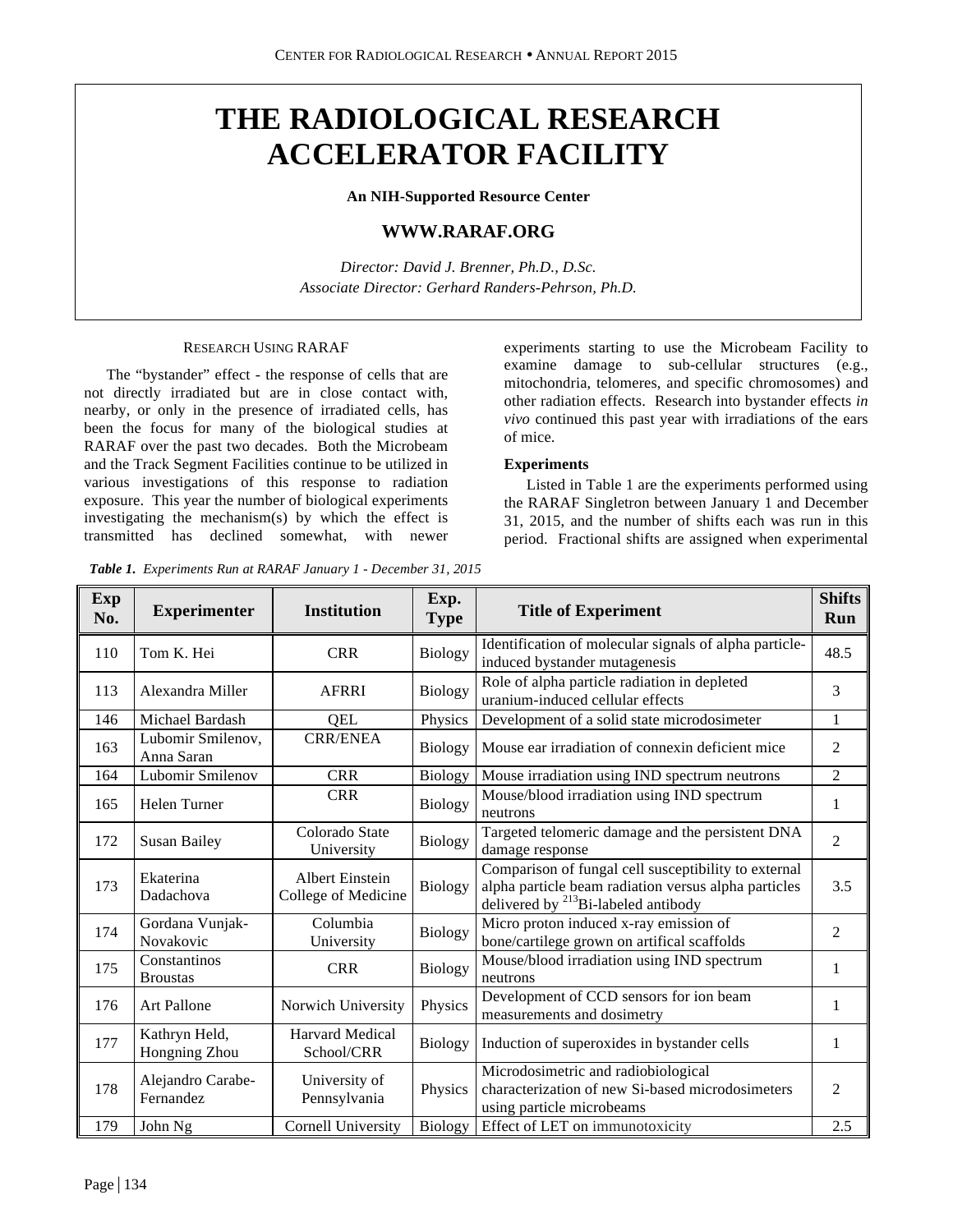time is shared among several users (e.g., track segment experiments) or when experiments run for significantly more or less than an 8-hour shift. Use of the accelerator for experiments was 37% of the regularly scheduled time (40 hours per week). Fourteen different experiments were run during this period. Four experiments were undertaken by members of the CRR, supported by grants from the National Institutes of Health (NIH), including the National Cancer Institute (NCI), the National Institute of Allergies and Infectious Diseases (NIAID) and the National Institute of Biomedical Imaging and Bioengineering (NIBIB). Eight experiments were performed by external users, supported by grants and awards from the Department of Energy (DoE), the Department of Defense (DoD), the NIH, the National Aeronautics and Space Administration (NASA), the National Science Foundation (NSF), the National Cancer Institute (NCI), and internal funding from the Georgetown University Department of Radiation Medicine. Two experiments were collaborations between RARAF/CRR staff and outside users. Brief descriptions of these experiments follow.

A group led by Tom Hei of the CRR continued experiments investigating the effects of cytoplasmic irradiation and the radiation-induced bystander effect (Exp. 110). Using the Microbeam Facility, Jinhua Wu investigated mechanisms by which cytoplasmic stimuli modulate mitochondrial dynamics and functions in human small airway epithelial cells (SAECs). Their recent studies have shown that mitochondrial fragmentation induced by targeted cytoplasmic irradiation of human SAE cells is mediated by up-regulation of dynaminregulated protein 1 (DRP1), a mitochondrial fission protein. To further explore the role of mitochondria in modulating the biological activities of high-LET radiation, autophagy in SAECs was examined. Autophagy was observed as early as 30 minutes after cytoplasmic irradiation with 10 alpha particles and peaked at 4 hours based on LC3B punctae formation. Sequestration of free radicals by DMSO abolished the induction of LC3B punctae formation, suggesting that activation of autophagy is free radical-dependent. Autophagy led to an increase of  $\gamma$ -H2AX foci that was dramatically reduced by choloroquine (CQ) or 3 methyladenine (3-MA), which are known inhibitors for autophagy. The DRP1 inhibitor mdivi-1 also significantly reduced autophagy, indicating that it plays a key role in activation of autophagy. DRP1 knockout HCT116 cells showed little or no autophagy after cytoplasmic irradiation, further confirming its role in autophagy induction. DRP1-dependent up-regulation of autophagyinitiating protein beclin-1 was also observed. Finally, a sustained activation of ERK was detected, suggesting potential involvement of the non-canonical MEK/ERK pathway in regulating autophagy in cytoplasmic irradiated cells.

Alexandra Miller of the Armed Forces Radiobiological Research Institute (AFFRI) continued

studies using the Track Segment Facility to evaluate depleted uranium (DU) radiation-induced carcinogenesis and other late effects using *in vitro* models and to test safe and efficacious medical countermeasures (Exp. 113). One objective of this study has been to determine if phenylbutyrate (PB), a histone deacetylase inhibitor and epigenetic effector, can mitigate neoplastic cell transformation induced by different qualities of radiation, and if so, to identify which adverse epigenetic mechanisms are involved and potentially reversed by PB. This also would be of interest for Space missions and alpha particle exposures from accidental releases. Track segment irradiations with <sup>4</sup>He ions were performed on human small airway epithelial cells (SAECs) and growth rate, transformation, and genomic instability were quantified. Irradiation of SAECs overcame contact inhibition and caused an increase in transformation frequency and induction of gene amplification, i.e., genomic instability. Treatment with PB following irradiation resulted in a significant suppression of transformation frequency and gene amplification. Studies are ongoing evaluating the impact of PB treatment on changes in DNA methylation caused by irradiation with 4 He ions.

In a second part of the study, rodent bone marrow stromal cells were irradiated and co-cultured with unirradiated hematopoietic progenitor cells (FDC-P1). The FDC-P1 cells were monitored for their ability to grow in agar to assess neoplastic transformation. The data have demonstrated that co-culturing irradiated bone marrow stromal cells with FDC-P1 cells causes an increase in neoplastic transformation of FDC-P1 cells that involves the process of cell-cell communication. Additional mechanistic studies have shown that antioxidant processes are also involved in the nontargeted effect in FDC-P1 cells. Further studies with this model are ongoing, and are evaluating the involvement of non-targeted effects in the response to multiple exposures at low doses (5 cGy).

Tests of a solid-state microdosimeter were made by Michael Bardash of QEL, Inc. He has designed and constructed an electronic device with an active area of a few  $\mu$ m<sup>2</sup> and a thickness of less than one  $\mu$ m, on the order of the dimensions of a cell nucleus. The Track Segment Facility was used to irradiate the device with 4 He ions, which, because of their high LET, would deposit enough energy in the very thin device to make a measurable signal. While results were inconclusive, Michael will be returning in 2016 to continue the experiments with improved devices.

We have expanded the mouse ear irradiation protocols this year with a collaboration with Anna Saran of the Laboratory of Radiation Biology and Biomedicine at ENEA, Rome, using mice that are deficient in connexin 43, which she has developed. Using a mouse ear model, we have shown bystander effects induced by microbeam irradiation in an intact living mammal (Figure 1;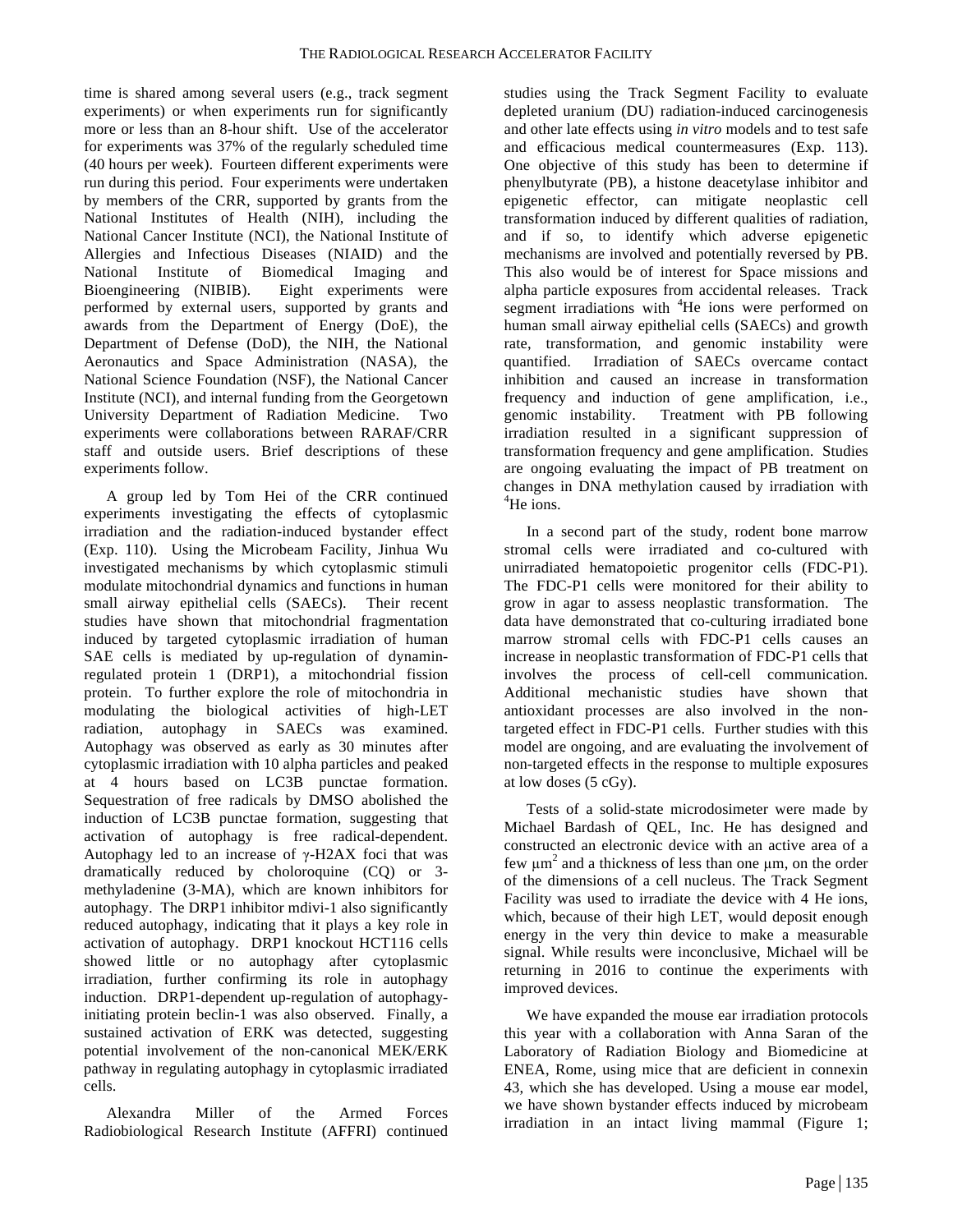

*Figure 1. Publication of in vivo microbeam studies on the mouse ear featured on the cover of Radiation Research. Reproduced here with permission from the journal.*

Buonanno, M., et. al. A Mouse Ear Model for Bystander Studies Induced by Microbeam Irradiation, *Radiat Res.* 2015 Aug;184(2):219-25.) Recent findings suggest gap junctions, which are communicating channels between adjacent cells, may be involved in the in vivo bystander effect and that certain proteins in gap junctions called "connexins" are required. Specifically, connexin 43 (cx43) was identified as critical to the radiation induced bystander effects: knocking out cx43 blocks the bystander effect in vitro. However, knocking out cx43 is embryonically lethal in mice. Dr. Saran has established a mouse model in which one of the two cx43 alleles is defective, leading to substantial reduction in gap junction function. Unlike the connexin 43 knockout mice, these mice are viable and fertile. The  $cx43^{+/}$  mice and their wild type counterpart were shipped from Rome and delivered to RARAF. We followed our mouse ear microbeam irradiation protocol, in which only selected cells of the ear are irradiated with a 30-micron diameter proton microbeam to create clear regions of irradiated and non-irradiated tissue. Thirty minutes after the exposure, both irradiated and non-irradiated ear tissues were examined for evidence of specific radiation-induced biomarkers of DNA damage (i.e. γH2AX foci formation). As expected, irradiation of a small number of cells of the mouse ear elicited a bystander response in both wild type mice and  $cx43^{+/-}$  mice, however in the latter, the extent of the response was significantly less.

Lubomir Smilenov, Helen Turner, and Constantinos Broustas made use of our improvised nuclear device

(IND)-spectrum neutron irradiation system to study the effects of the IND-spectrum irradiation of mice and blood samples. This work is supported by the Columbia Center for High-throughput Minimally-invasive Radiation Biodosimetry as a NIAID-funded Center for Medical Countermeasures against Radiation. Mice were irradiated with up to 2 Gy of neutrons, with comparison mice given up to 4 Gy of x-rays using the Westinghouse orthovoltage x-ray system at RARAF. Some mice were also given 1 Gy of neutrons and then a secondary dose of x-ray to simulate a mixed field. The mice were sacrificed 1 to 7 days after the exposure, and blood was collected and either scored for micronuclei and γH2AX foci, or processed for global RNA expression measurements. The animals were also held in metabolic cages for collection of urine and feces, which were processed for metabolomics. Human donor blood samples were also exposed to up to 2 Gy of IND-spectrum neutrons and 4 Gy of x-rays and assessed for the same endpoints as the mouse blood.

Susan Bailey from Colorado State University works on the effects of telomere length and damage on the health and viability of cells. She makes use of the RARAF microbeam to target and irradiate telomeres in the cells. The work performed this year focused on telomere degradation following targeted nuclear irradiation. The experiment also was used by the RARAF staff as a baseline test for the imaging of telomeres using the labels of interest to Dr. Bailey with the new super resolution microscope, as that facility will become available early next year.

Ekaterina Dadachova at the Albert Einstein College of Medicine, working with Igor Shuryak of the CRR, has been developing radioimmunotherapy (RIT) for treatment of *Cryptococcus neoformans* infections using 213Bilabeled antibodies specific to the cryptococcal capsule. She is performing a comparison of fungal cell susceptibility to external α-particle beam radiation versus α particles delivered by the bismuth-labeled antibodies (Exp. 173). Fungi grown to stationary phase in defined minimal medium were suspended in solution. As has been done in past experiments, the solution was formed into a thin layer with a known uniform thickness under a cover slip. The fungi were irradiated with doses of 1 to 80 Gy of 125 keV/ $\mu$ m<sup>4</sup>He ions. Results so far indicate that: a) *C. neoformans* is more sensitive to external beam α particles than to external γ rays; b) α particles delivered by the capsule-binding antibodies may be more cytocidal to the *C. neoformans* cells than external beam α particles. This work has expanded in the past year to include proteomic, transcriptomic and metabolomic research into the radioresistance seen in these fungi.

Gordana Vunjak-Novakovic uses our charged particle microbeam facilities for PIXE analysis of cartilage-bone interfaces looking at chemical compositions of the two materials as they interface and progress through the life cycle. The change of concentration of calcium in both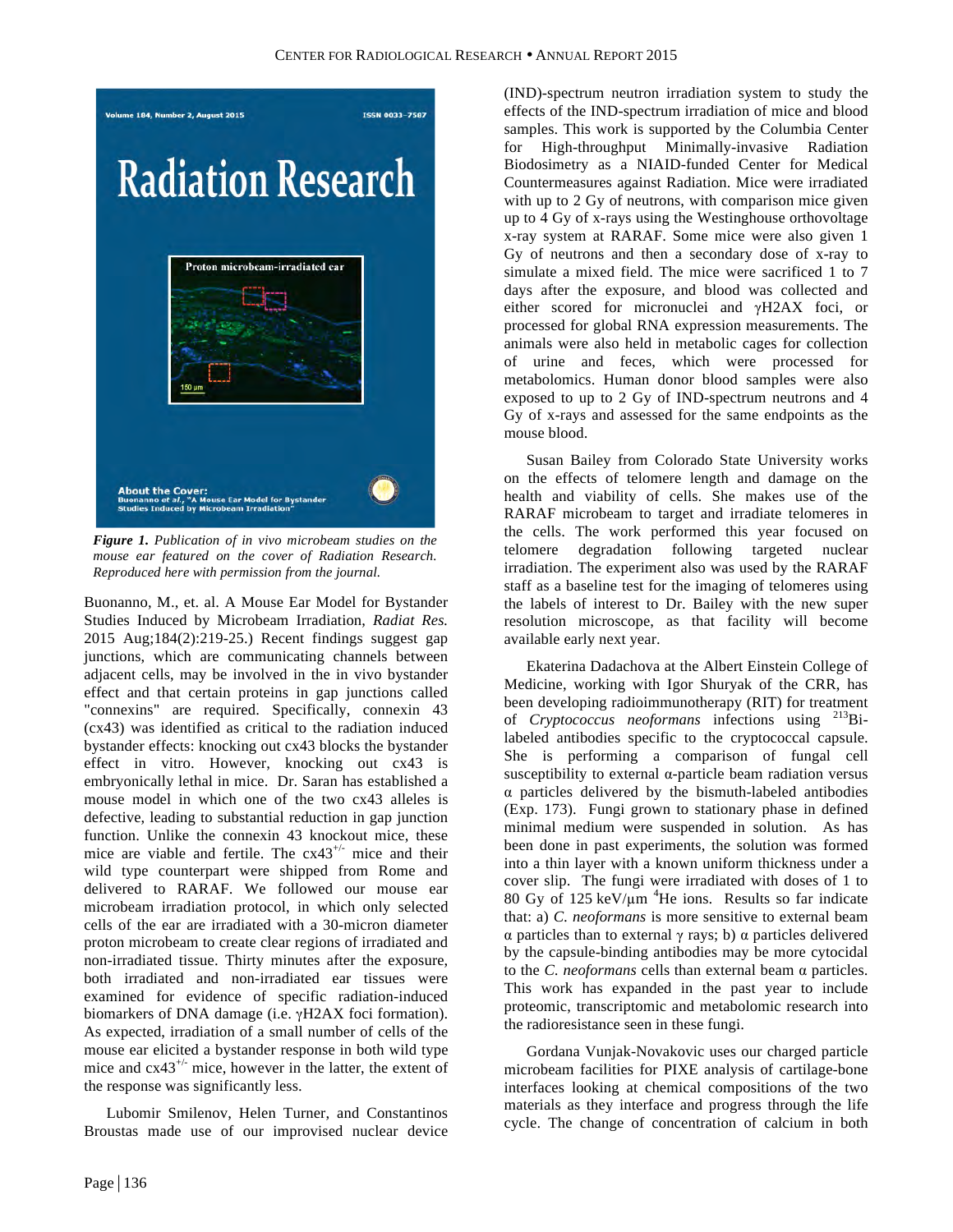materials through the development of arthritis is of high interest in arthritis care and prevention. This past year, the neutron microbeam line has been modified to allow for this work to be performed at that endstation. This allows higher beam currents on target for more rapid data acquisition. Samples from both sacrificed animals and laboratory constructs on artificial scaffolds are being employed in these studies. The design of the artificial scaffolds could lead to the ability to grow in the lab bone and cartilage replacements from a patient's own stem cells for joint reconstruction and repair.

Art Pallone, working with Alan Bigelow, made use of our microbeam to test CCD sensors as potential alpha particle detectors for ion beam optics and parameterization. Using a pixelated detector, with suitably sized pixels and energy resolution, it is possible to determine the size and particle energy of a charged particle beam. Dr. Pallone is interested in the potential to use simple web cam CCDs as radiation sensors for low cost teaching opportunities and experimental platforms.

Kathryn Held, working with Hongning Zhou of the CRR, used the microbeam facility for gathering preliminary data on the induction of superoxides in bystander cells at early times following irradiation (5-20 minutes). These experiments were successful and we hope Dr. Held will return in 2016 for additional experiments.

Dr. Carabe-Fernandez of the University of Pennsylvania is developing silicon 3D radiation microsensor arrays, capable of quantifying deposited energies within micron-sized targets. Compared to traditional tissue equivalent proportional counters (TEPCs), these detectors do not require a gas supply, operate at low voltages, are light and easily portable, and have a fast response. The goal of this project is to use the targeting ability of the microbeam to characterize individual microsensors within the microdosimeter array. Different microdosimeters of different dimensions (diameter, depth and pitch) representing different cell types will be exposed, and the derived relative biological effectiveness (RBE) from mechanistic biophysical models (e.g. Microdosimetric Kinetic Model (MKM) and Local Effect Model (LEM) will be calculated. The experimental RBE obtained from clonogenic assays of individual cells exposed to the microbeam will also be obtained and compared to that obtained from the microsensors. This will allow the investigators to: 1) characterize the microdosimetric properties of each individual microsensor as well as study crosstalk between the sensors in an array; 2) validate the microsensors as viable instruments to calculate RBE; and 3) determine new features required to develop current microsensor technology to a new generation that allows more precise RBE measurements.

John Ng began preliminary work on the effects of charged particles at different LETs  $(10 - 50 \text{ keV/µm})$  on immunotoxicity in cancer cell lines. This exploratory work builds off his experience in clinical cancer



*Figure 2. Superconducting solenoid installation. A) Dr. Harken and Mr. Farrell positioning the bottom field restricting plate. B) Delicately lifting the solenoid down to the second mezzanine level at RARAF. C) Drs Randers-Pehrson and Bigelow positioning the solenoid on the restricting plate and table. D) Alignment of the solenoid to the bottom restricting plate. E) Final testing assembly of the solenoid with both restricting plates, cooling lines, monitoring sensors, current lines, and vacuum support connected.*

treatments using targeted particle therapy as one of the main irradiation protocols. The aim is to determine effects of targeted radiotherapy that can be combined with immunotherapy to increase the efficacy of treatment of many types of cancers. The results are promising and John anticipates continuing this project in 2016.

#### DEVELOPMENT OF FACILITIES

Development continued on a number of extensions of our irradiation facilities and capabilities for imaging and irradiating biological specimens:

- Focused particle microbeams
- Focused x-ray microbeam
- Neutron microbeam
- IND-spectrum neutron source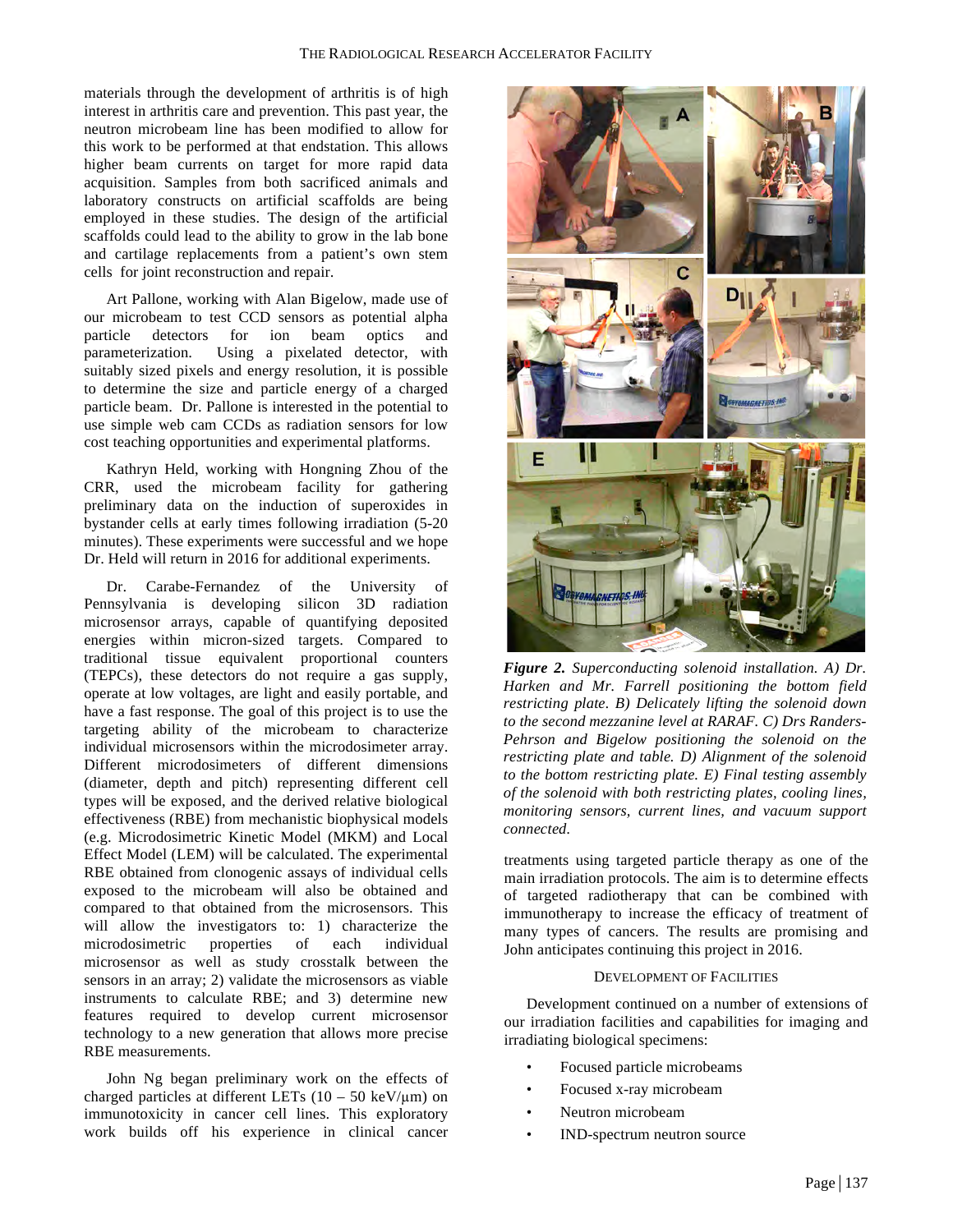- Advanced imaging systems
- Targeting and manipulation of cells
- New cell analysis tools
- Small animal systems

# **Focused particle microbeams**

The electrostatically focused microbeam was consistently operated with a 1-2 µm diameter beam and a 0.5 µm diameter beam when called for by an experiment. We have continued the protocol of performing a test run of the microbeam system on the evening preceding an irradiation day. These test runs have become a vital point of development for new techniques and training of operators for the microbeam system.

The Super-Microbeam development continued with the design and purchase of the super conducting solenoid magnet from Cryomagnetics, Inc. We took possession of the solenoid this year and performed verification and field-testing of the magnet (Figure 2). The construction of the Stimulated Emission Depletion (STED) super resolution microscope extension continued with the integration of the laser introduction pathway for the STED depletion laser co-alignment. The interface of the STED development with the multi-photon microscope was begun with a low power alignment laser. The 2W continuous wave (CW) high power laser was purchased and will be installed for imaging in early 2016.

The permanent magnet microbeam (PMM) was used as a secondary charged particle microbeam endstation for the development of our Flow and Shoot (FAST) microfluidic irradiation system, the capillary electrophoresis (CE) system, and the automated cell picking system. The PMM has all of the irradiation capabilities of the electrostatic microbeam except the submicron beam spot size. The PMM is also free from the electrical breakdown potential from failures of the vacuum window, making it an ideal initial testbed for all our new technologies.

# **Focused x-ray microbeam**

The x-ray microbeam uses characteristic Ti Kα x rays (4.5 keV) generated by proton-induced x-ray emission (PIXE). PIXE produces a nearly monochromatic x-ray source (extremely low bremsstrahlung) of the characteristic target x-ray energy. This allows these x-rays to be focused using a Fresnel zone plate to a spot size of 5  $\mu$ m from a proton beam size of ~50  $\mu$ m in diameter.

The x-ray microbeam is stationed on a dedicated horizontal beamline at RARAF with the x-ray beam focused up in the vertical direction with the same microscope and stage geometry of the charged particle microbeam systems, allowing for easy intercomparison between the microbeam types. While minimally used this year, the x-ray microbeam remains available for users.

# **Neutron microbeam**

The neutron microbeam at RARAF is the world's first microbeam that can irradiate single cells with neutrons.

Incident protons near the reaction threshold (1.881 MeV) of the  ${}^{7}Li(p,n){}^{7}Be$  reaction generate neutrons that are severely forward coned in the laboratory frame of reference. By placing the target cells close to the lithium target it is possible to limit this cone to a single cell target. The Neutron microbeam uses a proton beam at 1.886 MeV focused to 8 um on the lithium target. This results in a neutron spot size at the cell targets of 20 µm diameter with neutron energies ranging from 10-50 keV and a dose rate of 27 mGy/min.

The neutron microbeam is located in the accelerator bay at RARAF on a dedicated horizontal beam line. The proton beam is focused using a single quadrupole quadruplet with the spot size measured using an ionization counter and a knife-edge occlusion measurement. The center of the proton beam, visualized using a thin scintillator, is the center of the neutron beam. The proton beam measurements are made with a thin Havar metal window, which is exchanged with the lithium target for diagnostics.

The neutron spot size is measured using CR-39 tracketched plastic coated with a thin layer of lithium carbonate heavily enriched with <sup>6</sup>Li. The neutrons interact with the <sup>6</sup>Li through the <sup>6</sup>Li(p, $\alpha$ )<sup>3</sup>H reaction, producing energetic  $\alpha$  and <sup>3</sup>H recoils that are easily observable as pits in the etched CR-39 using a microscope.

# **IND-spectrum neutron source**

The improvised nuclear device (IND)-spectrum irradiator was completed in 2014 and was used extensively this past year to irradiate both whole blood and small animals.

This fast neutron irradiation source was designed to generate the neutron spectrum seen from the "Little Boy" atomic bomb at Hiroshima at 1.5 km from ground zero, as representing an energy spectrum and distance of relevance to detonation of an IND. This field is generated through the reactions  ${}^{9}Be(d,n)$ <sup>10</sup>B and  ${}^{9}Be(p,n)$ <sup>9</sup>B using a mixed beam of monoatomic, diatomic and triatomic protons and deuterons. The RARAF Singletron uses a gas mixture of hydrogen to deuterium of 1:2, which feeds into the RF plasma ion source. This irradiator is on the 0º beam line, as any bending of the beam to get to a target would separate the six different beams and prevent the spectrum generation.

The neutron spectrum was verified using two proton recoil detection systems. A 2" diameter 2" thick liquid scintillator for energies >1 Mev and a 1.5" diameter spherical gas proportional counter with 3 atmospheres of hydrogen gas for <1 MeV. Using MCNPX-PoliMi Monte Carlo simulations to calculate the exact response functions of the detectors, it is possible to reconstruct the spectrum from the readout of the detectors in the neutron field.

The dose rate has been calibrated to deliver 0.25 Gy of neutrons in 10 minutes (with a gamma-ray contribution of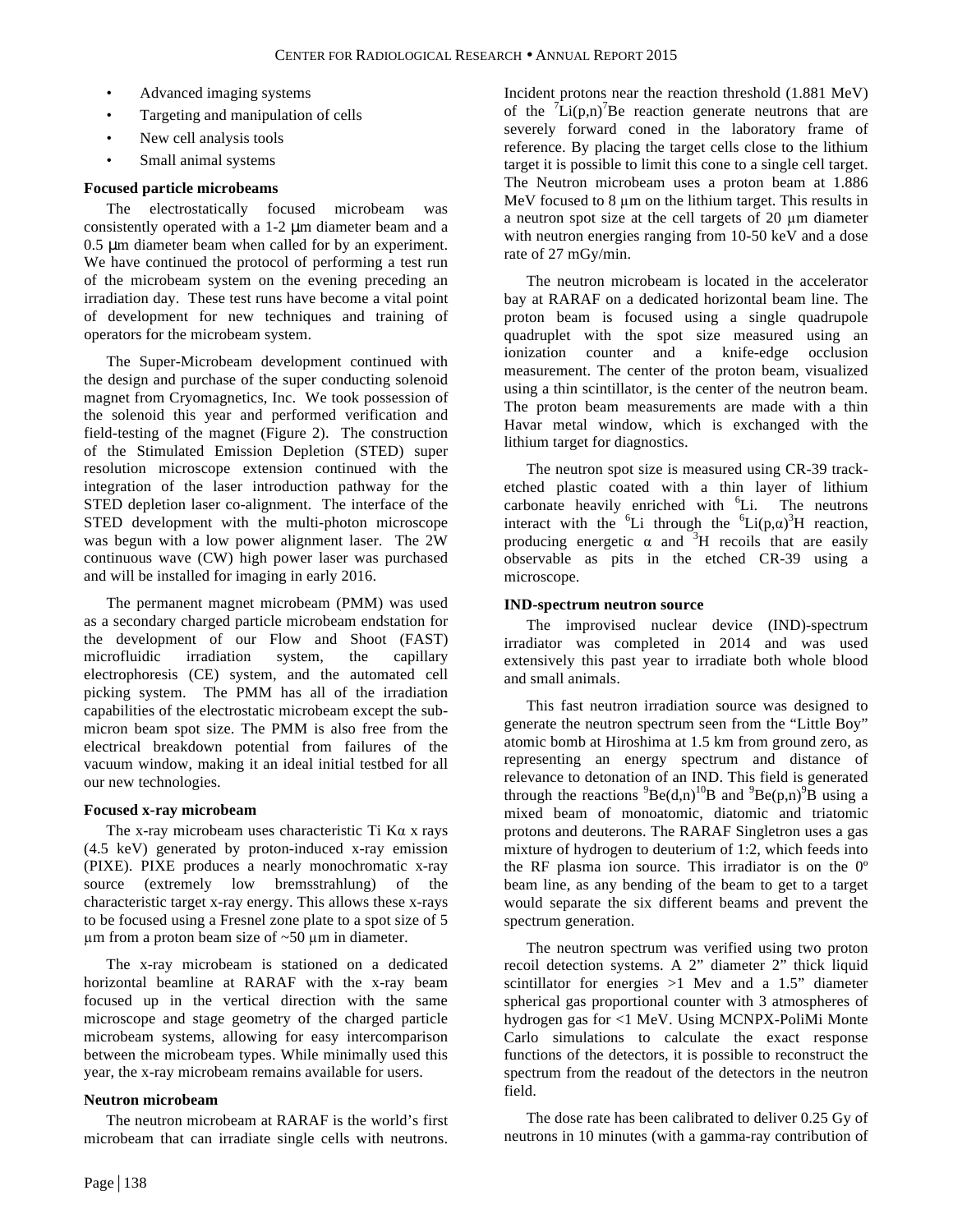an additional 1%). This dose rate allows the delivery of 1 Gy in less than 1 hour.

# **Advanced imaging systems**

We continue to develop new techniques to obtain twoand three-dimensional images of cells, reduce UV exposure and improve resolution.

# *Real-time imaging*

Short-term biological effects that happen within seconds to the first few minutes after irradiation set the stage for later effects. Real-time imaging and observation of the short-term effects will give insight to experimenters into their endpoints. Techniques have been developed using our EMCCD camera and our fast switching SOLA LED light source to acquire images with several frames per second to observe the short-term effects of irradiation on a timescale of minutes to hours following irradiation.

# *Multi-photon microscope with the UV microspot*

The multi-photon microscope was developed several years ago and integrated with the charged particle microbeam irradiator. This microscope, through the long wavelength incident laser, allows in depth imaging of 3D tissues and small animals, such as *C. elegans* and zebrafish embryos. This is achieved using the sectioning capability of the multi-photon effect where the photon density increases to generate constructive interference producing a 3D voxel of photons with half the wavelength and twice the energy, which can locally excite fluorophores and/or other fluorescent effects (e.g. auto fluorescence and second-harmonic generation). This 3D voxel is then scanned through a single layer and stepped through the sample using the nanoprecision z-stage, generating a stack of 3D slices of the sample that are reconstructed into 3D images.

If the intensity of the laser is increased, there can be a 3-photon interference at the area of constructive interference, resulting in a voxel with 1/3 of the wavelength (and three times the energy), generating a voxel of UV light that is used as the UV microspot. The UV microspot can induce localized damage within a 3D target.

# *STED*

We are developing a Stimulated Emission Depletion (STED) super resolution microscope system with optical resolution of 75 nm in combination with our super microbeam to achieve compatible imaging resolution and beam spot size. The STED system at RARAF builds off the multi-photon microscope using it as the primary excitation laser. A second CW laser is added in parallel with the multi-photon laser. Using polarization optics, the second laser projects a donut shaped point spread function around the excitation spot of the multi-photon system. With proper selection of the second laser wavelength and sufficient intensity, the second laser will deplete the fluorescent states around the excitation spot allowing

emission of fluorescence only from the center of the donut, which will be reduced to nanometer sizes.

The use of STED imaging on live cells using a water immersion lens was shown to be possible using the STED super resolution microscope at Dr. Liao's Lab in the Mechanical Engineering Department. This system, while not optimized for water immersion optics, gave a resolution of <100 nm.

The STED development continues on the microbeam endstation. The second laser introduction pathway has been completed and the initial co-alignment of the STED laser beam with the multi-photon laser has been performed. We have purchased the 2W CW laser for the STED imaging system. It will be installed in early 2016, at which time imaging tests will commence.

# **Targeting and manipulation of cells**

We have the capability to fabricate microfluidic devices in hard plastics, such as acrylic, and soft plastics, such as polydimethylsiloxane (PDMS). The micromilling machine installed at RARAF has software to produce parts designed using the Solid Works computeraided design (CAD) program. This system has been used to manufacture the single-cell dispenser and the microfluidic chips for the cell sorter and microFACS systems (described below). Several new microfluidic systems are being developed to target, manipulate, and analyze cells.

# *FAST*

The Flow And ShooT (FAST) microfluidic irradiation system has continued in development. This system flows non-adherent cells, such as lymphocytes, though a microfluidic channel over the microbeam window, where the Point and Shoot magnetic deflector tracks, targets and irradiates the cells as they pass the beam location.

We have modified the design of the FAST chip to allow more reliable and convenient incorporation into the microbeam endstation. Previously, we had tested various all-PDMS or PDMS adhered to thin plastic foil designs and found them to be unreliable. In particular, it was difficult to reliably connect them to other devices (such as a syringe pump or a cell dispenser) while providing clearance for an objective lens and particle detector above and the beamline below.

The new design (Figure 3) involves two silicon pieces that have been selectively etched to leave regions of 1000 nm thick silicon nitride supported in a silicon frame (similar to the silicon nitride exit windows already used for microbeam irradiations). A layer of adhesive, approximately 50 microns thick, is patterned on top of one of the silicon pieces to create a flow channel across the window. The other silicon piece is flipped over to attach to the first chip and act as a lid to the channel. Proper alignment of the windows in each of the two silicon pieces with the defined flow region patterned out of the adhesive creates an ultrathin channel for imaging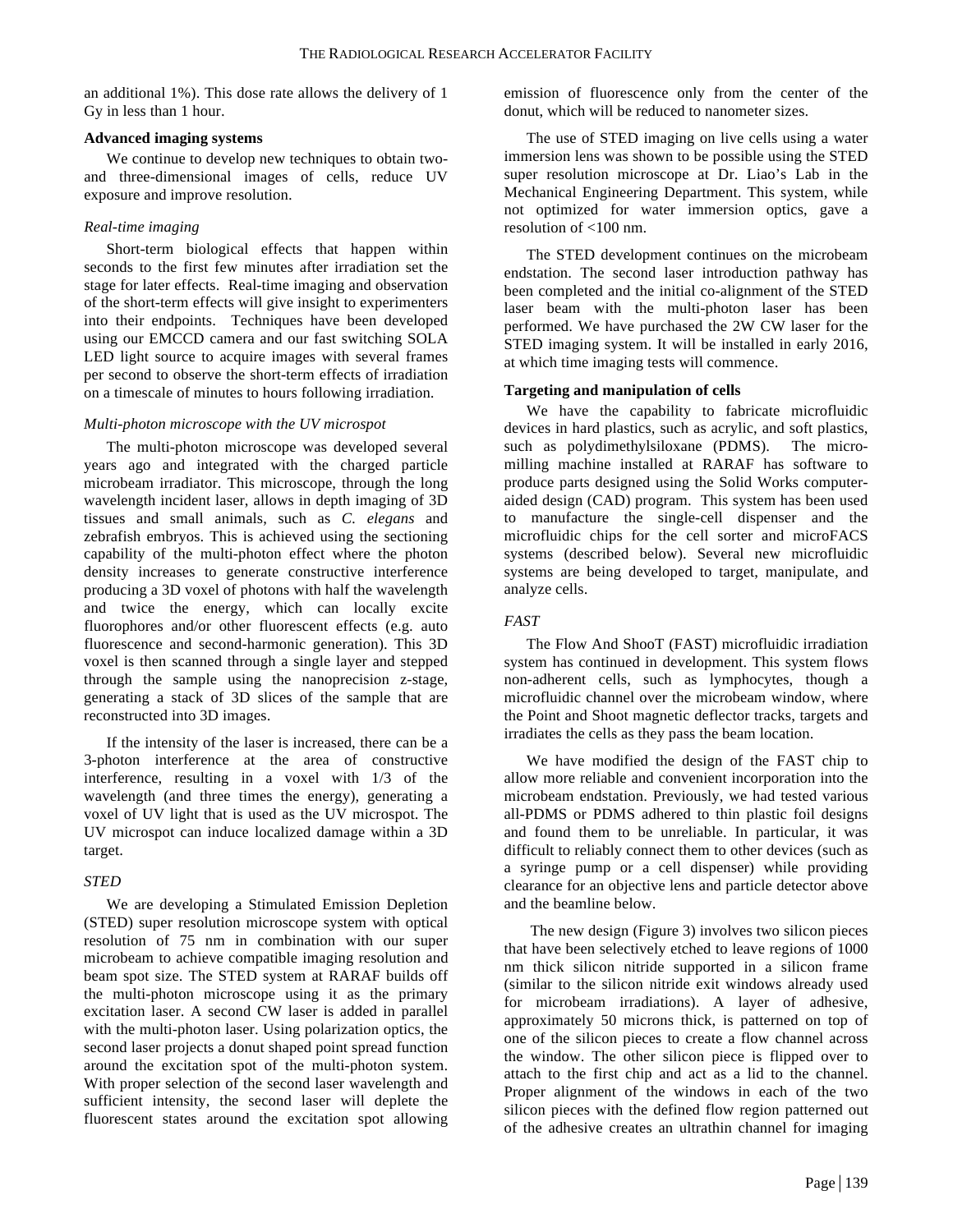

*Figure 3. New design for the FAST microfluidic irradiation system shown in schematic (top), top view (middle) and side view (bottom).*

and irradiation. This design allows for the bottom silicon piece to act as the microbeam exit window for maximum accuracy of the point and shoot irradiations. Furthermore, the thin microfluidic environment has fluidic access ports that integrate into a custom designed snout to eliminate fluidic connections on the top of the chip. The channel and the SiN layers are thin enough for particles to pass completely through the chip and into the gas ionization counter mounted on the microscope objective. This new design has been successfully tested with a wide range of flow rates and has shown good performance with the existing Flow and Shoot irradiation setup.

# *Cell picker*

We have incorporated a semi-automated cell picker into the Permanent Magnet Microbeam endstation. Joystick control of the picker has been integrated into the microbeam software, allowing the user to select an individual cell and remove it from the microbeam dish post irradiation.

# *Cell dispenser*

Development of the automated cell dispenser has continued with a focus on combining the sensing ability, the dispensing mechanism, and controlled fluid flow into a single device. Much of the work up to this point has been in developing each of these separately but many challenges were faced in combining these abilities into a single device. The current iteration of the dispensing chip combines the superior sensing properties of gold electrodes on a glass surface with a polymethyl methacrylate (PMMA) structure that can be machined to stably hold a high-pressure solenoid valve. A layer of double-sided adhesive is patterned and placed between the glass layer and the PMMA layer to define the fluid flow channel while also holding the assembly together.

A key design change in the past year has been in turning the dispensing direction so that it is perpendicular to the horizontal fluid path. The new design dispenses a droplet through the glass slide in a vertical direction using a hole drilled through it, which makes accurate droplet placement easier. The detection mechanism, involving sensing impedance differences across a set of three electrodes, remains the same as in previous versions and is still used to trigger a dispensing event. Work continues with testing for consistent droplet volume and accurate droplet dispensing location. With the improved design we are able to begin testing our ability to reliably dispense a single cell.

# *MicroFACS*

The microfluidic Fluorescence-Activated Cell Sorting (microFACS) system has continued development to combine flow cytometry and sorting with our other microfluidic irradiation and dispensing technologies.

The microFACS system uses Dean vortex drift flow focusing to entrain the samples into a sheath flow focused column for flow cytometry detection in the main channel. The sample is illuminated with a laser through fiber optic coupling with the fluorescent output also detected through fiber optic coupling. The combination of fiber optics and microfluidics will allow for the microFACS to be coupled to the other microfluidic systems in close proximity to the microbeam endstations.

Computerized data acquisition and scoring were integrated into the microFACS during 2015. While still being optimized, this has allowed better quantification of the quality of the data being generated in the microFACS system, and represents a significant advance toward accurate scoring of samples. The design of the flow system to generate lower speeds to match the FAST irradiator and other systems also continued. The channel sizes and length of curved sections for Dean vortex drift flow focusing were adjusted as results of output speed and scoring quality tests dictated.

# *AMOEBA*

An automated system for precise regulation and control of environmental conditions for biological samples before, during, and after microbeam irradiations, our Automated Microbeam Observation Environment for Biological Analysis (AMOEBA) system will establish, maintain and change conditions (e.g. temperature, pH, pCO2, drug concentrations) in the culture as our microbeam users require. This system will provide feedback for automated fluid-flow control systems for all of the needed parameters through a distributed electronics control packaged.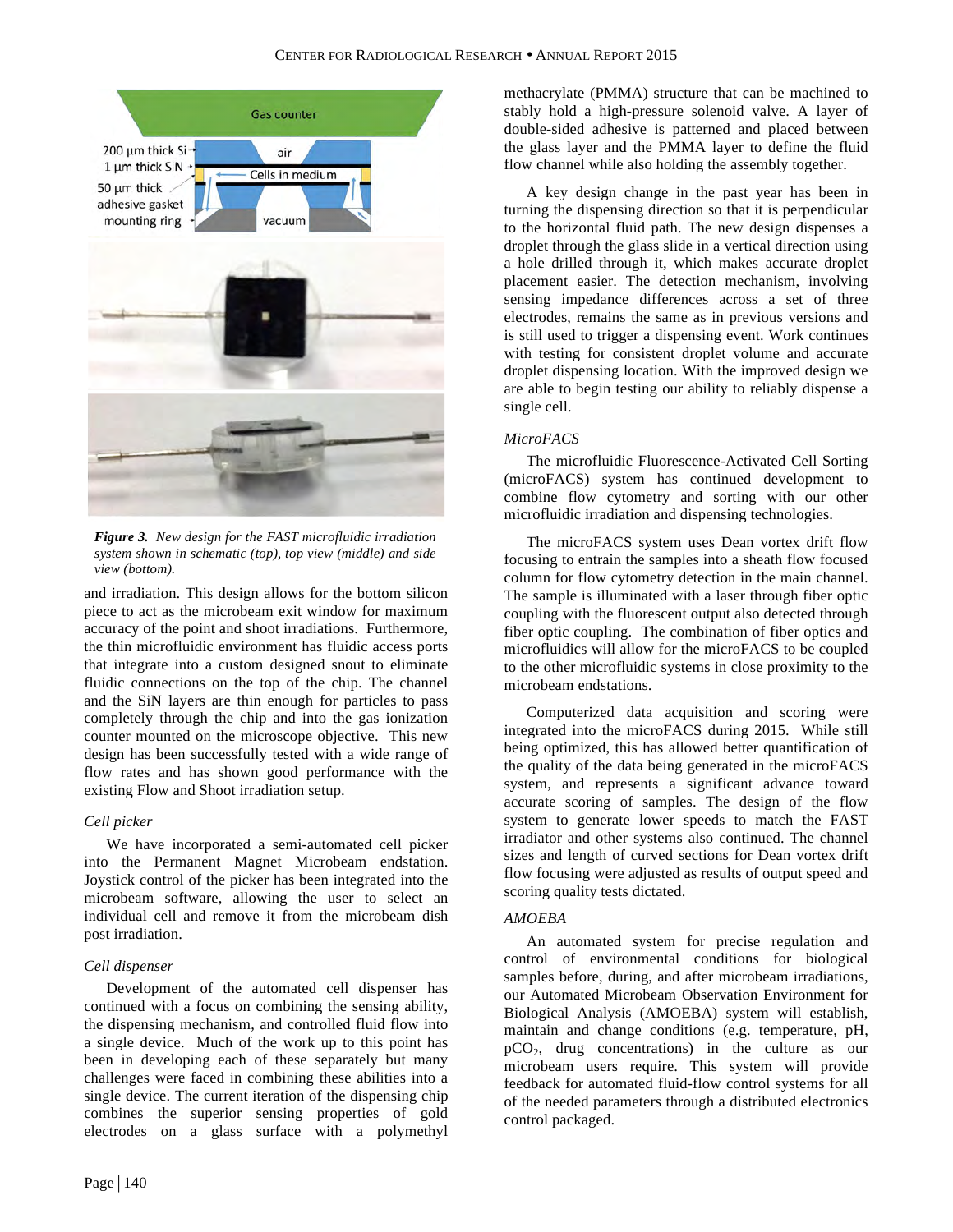The AMOEBA is being designed in two comparable systems: the standard AMOEBA for dish based microbeam experiments and the µAMOEBA for microfluidics based irradiation experiments. Initial testing has verified that we can control temperature  $(37 \pm 1 \degree C)$ and pH over long periods with minimal feedback circuitry. We have begun using these basic controls for monitoring cell kinetics involving DNA repair, cell-cycle progression and chromosomal domain dynamics.

#### **New cell analysis tools**

#### *CE-LIF*

We have finished construction and begun testing of our Capillary Electrophoresis – Laser Induced Fluorescence (CE-LIF) system (Figure 4) to provide our users with the capability of measuring reactive oxygen species within individual cells immediately after irradiation. The nanoliter input volumes make this system ideal for single-cell, small-scale biochemical analyses.



*Figure 4. The current CE-LIF system at RARAF.*

The CE-LIF system at RARAF (Figure 4): The grounded end of a 50 µm bore capillary is brought to the cell using the semi-automated cell picker. Once a cell is aspired into the capillary, 20-30kV is applied between the grounded end of the capillary and the Laser Induced Fluorescence (LIF) system, enclosed in a light tight insulating box. This results in two superimposed flow modalities experienced by the analytes: (1) Electrophoretic flow, responsible for separating the analytes by charge and Stokes radius; (2) Electroosmotic flow, which drives the buffer and analytes (regardless of polarity) toward the detector. The electroosmotic flow is much stronger than the electrophoretic flow, ensuring that all analytes will reach the detector. In the LIF system, the analytes are hydrodynamically focused into the path of a laser, with the light collected perpendicularly and detected by a high-sensitivity spectrometer. We have recently acquired a deep cooled Bayspec spectrometer, providing highly sensitive detection of fluorescent molecules.

# **Small animal systems**

Investigations of radiation-induced bystander effects have been conducted in cell cultures and 3-D systems *in* 

*vitro*. The next logical step was to develop and implement microbeam irradiation protocols to study effects in living organisms. We have developed a mouse ear model for *in vivo* bystander studies. With an average thickness of 250-300 µm, this model can be used to investigate radiation-induced bystander effects with a 3-MeV proton microbeam having a range of 134 µm.

Using gentle suction, the ear of an anesthetized mouse is flattened onto the underside of a flat plate of a custommade holder. The flattened mouse ear is then placed over the microbeam port and cells along a line on the ear are irradiated with the proton microbeam. At chosen times after irradiation, mice are sacrificed and a punch of the ear is collected. Tissues are then fixed, paraffinembedded and cut in 5-µm sections perpendicularly to the direction of the line of irradiation. The sections are then analyzed for biological endpoints (i.e., formation of repair protein foci, apoptosis) as a function of the distance from the irradiated line.

#### SINGLETRON UTILIZATION AND OPERATION

Table 2 summarizes accelerator usage for the past year. The nominal Singletron availability is one 8-hour shift per weekday (~248 days per year), however the accelerator is frequently run well into the evening, often on weekends, and occasionally 24 hours a day for experiments or development. Total use for experiments and development this year was 57.5% of the regularly available day shifts.

Accelerator use for radiobiology and associated dosimetry was about 125% that for last year and right at the average for the last 5 years. About 66% of the use for all experiments was for charged particle microbeam irradiations, 22% for track segment irradiations, and 12% for neutron irradiations. Approximately 26% of the experiment time was for studies proposed by external users, and 74% was for internal users.

On-line facility development and testing was about 20.5% of the available time, primarily for development and testing of multiple microfluidic and analysis tools using the PMM endstation. This was about 20% less than

| vormatty scheauted shijts                |       |  |  |  |  |
|------------------------------------------|-------|--|--|--|--|
| Radiobiology and associated dosimetry    | 35.5% |  |  |  |  |
| Radiological physics and chemistry       | 2.5%  |  |  |  |  |
| On-line facility development and testing | 19.5% |  |  |  |  |
| Safety system                            | 2.5%  |  |  |  |  |
| Accelerator-related repairs/maintenance  | 0%    |  |  |  |  |
| Other repairs and maintenance            | 2.5%  |  |  |  |  |
| Off-line facility development            | 54%   |  |  |  |  |

*Table 2. Accelerator Use, January 1 - December 31, 2015 Normally Scheduled Shifts*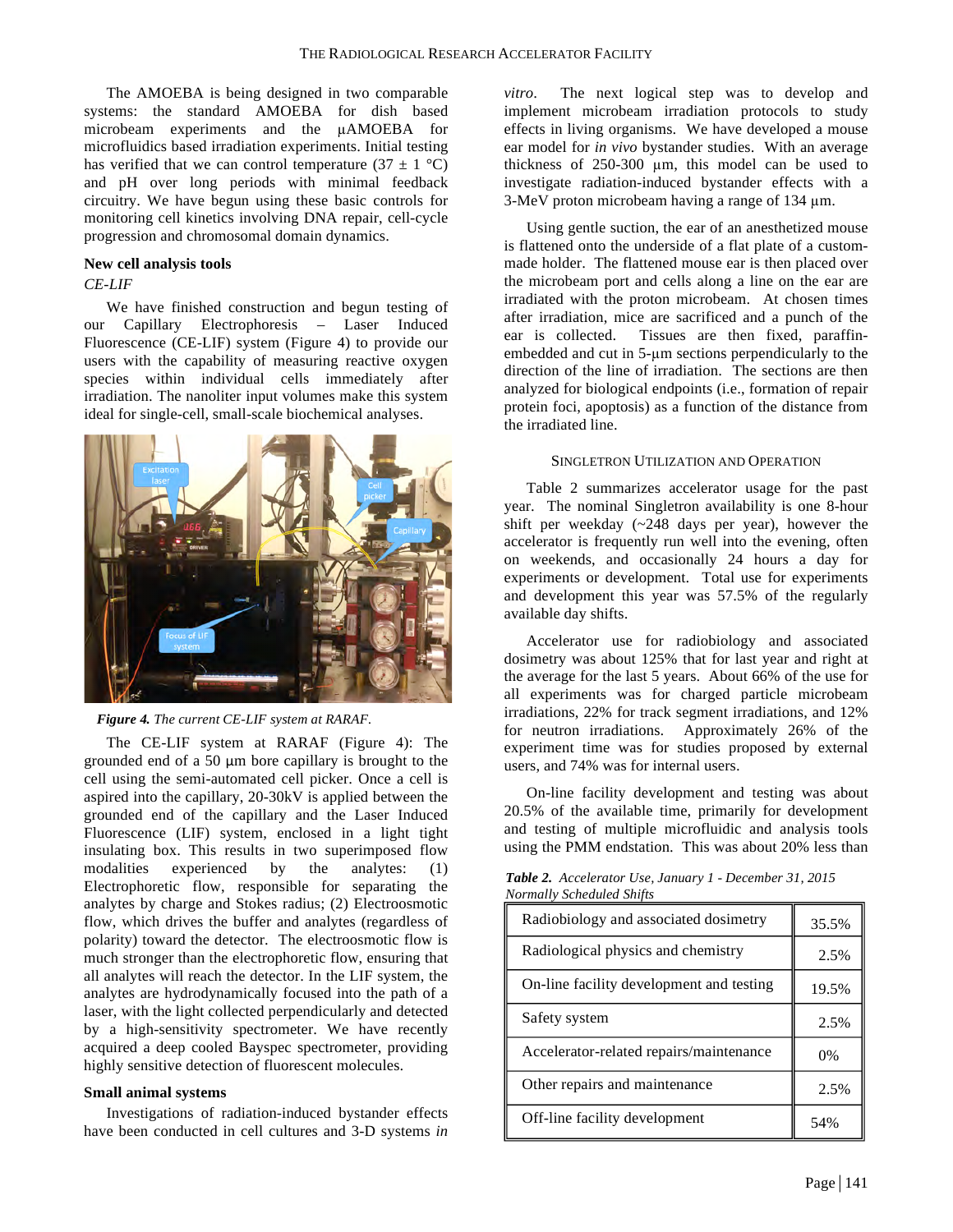the average over the last five years and slightly less than last year due to an emphasis on development not requiring accelerator use and previously developed systems coming into online use.

The accelerator was not opened during the calendar year of 2015. The accelerator was last opened in October of 2014 when the ion source was changed. We anticipate this will need to be performed again in early 2016 and will be timed to coincide with the reconfiguration of the microbeam.

#### TRAINING

# **REU**

Since 2004 we have participated in the Research

Experiences for Undergraduates (REU) project in collaboration with the Columbia University Physics Department. This is a very selective program that attracts highly talented participants. For 9-10 weeks during the summer each student attends lectures by members of different research groups at Nevis Laboratories, works on a research project, and presents oral and written reports on his or her progress at the end of the program. Among other activities, the students receive a seminar about and take a tour of RARAF.

The 2015 REU participant at RARAF was Leah Turner from Lehigh University. Leah worked with David Welch to fabricate a new generation of anatomically accurate mouse phantoms for use in radiation dosimetry studies (Figure 5). Along with the construction of the phantoms, Leah also helped with preliminary studies to analyze the performance of the phantoms using the Small Animal Radiation Research Platform.

# **Group Training**

In addition to training individuals at RARAF, staff members also participate in training courses presented at other facilities as a means of introducing microbeam concepts and experiments to a broader audience. As for the past two years, Gerhard Randers-Pehrson lectured on "High/low LET microbeams" at the NASA Space



*REU student Leah Turner.*

Radiation Summer School, Brookhaven National Laboratory, Upton, NY, on June 11, 2015.

# **Microbeam Training Course**

In 2015, we postponed our Microbeam Training Course for one year in anticipation of the microbeam renovation that began for the replacement of the electrostatic microbeam with the superconducting solenoid Super Microbeam. We will resume the Microbeam Training Course in May of 2016

# **DISSEMINATION**

# **Web site**

The RARAF website design that was created in 2013 provides clear and effective presentation while improving access to content. Functional menus (including a home page rotating-picture menu) were designed to make navigation through the content easy and interesting, with a hierarchical structure from general information, suitable for a general or non-science audience, to more-detailed technical content.

The site contains information on microbeams in general, as well as detailed technical information on our various microbeams; *in-vitro* and *in-vivo* endpoints that we use; details of available on-line and off-line imaging capabilities; microfluidic systems we are developing; other charged particle and neutron irradiation facilities available at RARAF; our on-line training course materials; publications lists; information on RARAF contacts and directions to the facility. The site is periodically updated to include new radiation facilities, cell handling and analysis capabilities, publications and other information.

# **Virtual training course**

We have developed an on-line virtual microbeam training course, based on the three-day microbeam training courses. This on-line course was designed to give interested physicists and biologists who could not attend in person a thorough introduction to microbeam technology.

The goal of the online course, as for the face-to-face course, is to facilitate a better understanding of how microbeams work, what experiments can be performed using a microbeam, why these experiments are of biological interest, and how to design / perform these experiments.

The on-line material consists of audio podcasts and the same handouts that the face-to-face students received. The audio of each podcast is synched with the accompanying PowerPoint slides (viewable on a video iPod, tablet, PC or Mac, or smart phone), as well as a PDF version of the slides. High-resolution video (720p, with audio) was also used to document demonstrations of all aspects of a microbeam experiment, from making microbeam dishes to irradiating cells and performing online analyses. After extensive editing, this resulted in *Figure 5. Anatomically correct mouse phantom made by our*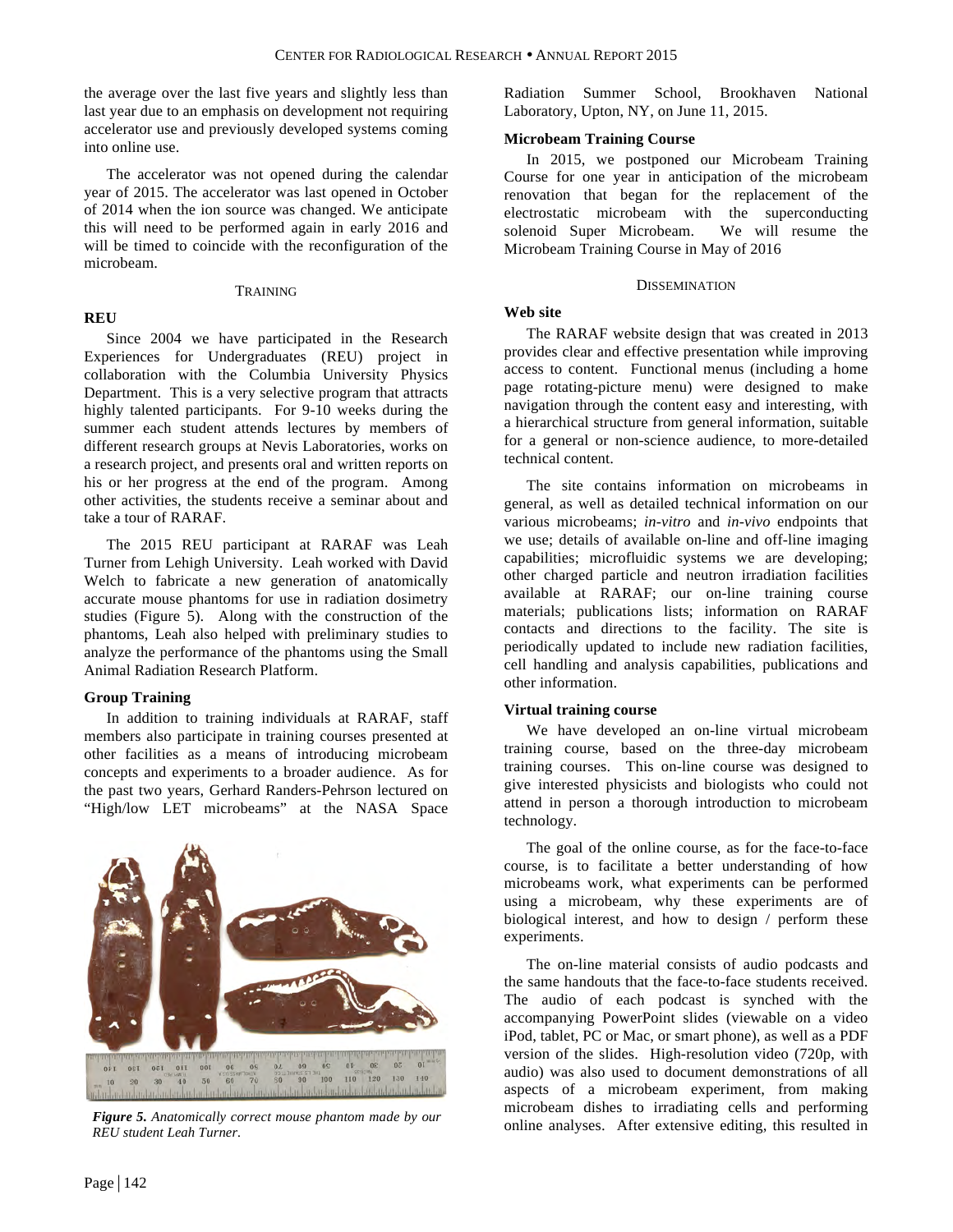

*Figure 6. RARAF webpage for the virtual microbeam training course.*

about 4½ hours of video footage. Additional material is added to the on-line course for new course presentations or lecturers. The on-line training course (Figure 6) can be accessed through the RARAF website (www.RARAF.org) and YouTube channel (http://www.youtube.com/user/RARAFcourses). The videos can be viewed on any Internet-enabled device supporting YouTube format.

# **Tours**

In addition to training students, tours of the Facility provide a general introduction to the research performed at RARAF and the irradiation facilities that are available. This year we gave tours to more than 30 scientists, students, and members of the public.



*Figure 7. Dr. Harken presenting at the Science-on-Hudson public lecture series at the Columbia Nevis Campus. He presented "RARAF: Radiation on the Small Scale Working on Some Big Questions"*

As an example, twelve high school seniors who had been offered priority admission to Columbia as physics majors, some of whom were Columbia I. I. Rabi Scholarship winners, toured RARAF in April along with John Parsons from the Physics Department at Nevis Labs.

# **Public Presentation**

Dr. Harken presented "RARAF: Radiation on the Small Scale Working on some Big Questions" at the new Science-on-Hudson Series of public presentations at the Columbia University Nevis Campus (Figure 7). Scienceon-Hudson is a series of public lectures for the Westchester community to come and learn about the work being performed at the Nevis Campus, of which RARAF is a part.

# **PERSONNEL**

The Director of RARAF is Dr. David Brenner, the Director of the Center for Radiological Research (CRR). The accelerator facility is operated by Dr. Gerhard Randers-Pehrson, the Associate Director of RARAF.

Dr. Charles Geard, a Professor Emeritus, continues to visit RARAF frequently and lend his considerable expertise.

Dr. Brian Ponnaiya, an Associate Research Scientist, is the biology advisor for RARAF. He collaborates with many of the external users and coordinates with the CRR, where he spends about half his time.

Dr. Alan Bigelow, an Associate Research Scientist, developed the multiphoton microscopy system, which includes the UV microspot irradiation facility, and worked on the development of the Raman spectroscopy and AMOEBA systems.

Dr. Guy Garty, an Associate Professor, developed the Flow and Shoot (FAST) system and is developing the CE-LIF system. He spends about half his time working on the CRR National Institute of Allergy and Infectious Diseases (NIAID) project, for which he is the project manager.

Dr. Andrew Harken, an Associate Research Scientist, is responsible for the x-ray microbeam. He is also working on the imaging of cells without stain using a highly sensitive EMCCD camera, the STED system for extremely high-resolution spectroscopy, and the microFACS system.

Dr. Yanping Xu, an Associate Research Scientist, is developing the neutron microbeam. He is also developing the accelerator-generated IND-spectrum neutron source.

Dr. Manuela Buonanno, a Postdoctoral Research Scientist in radiation biology, collaborates with many of our external users and performs the assays for the mouse ear microbeam irradiations.

Dr. David Welch, a Postdoctoral Research Scientist, is responsible for the development of new microfluidic tools and interfaces for microfluidic irradiation tools. His